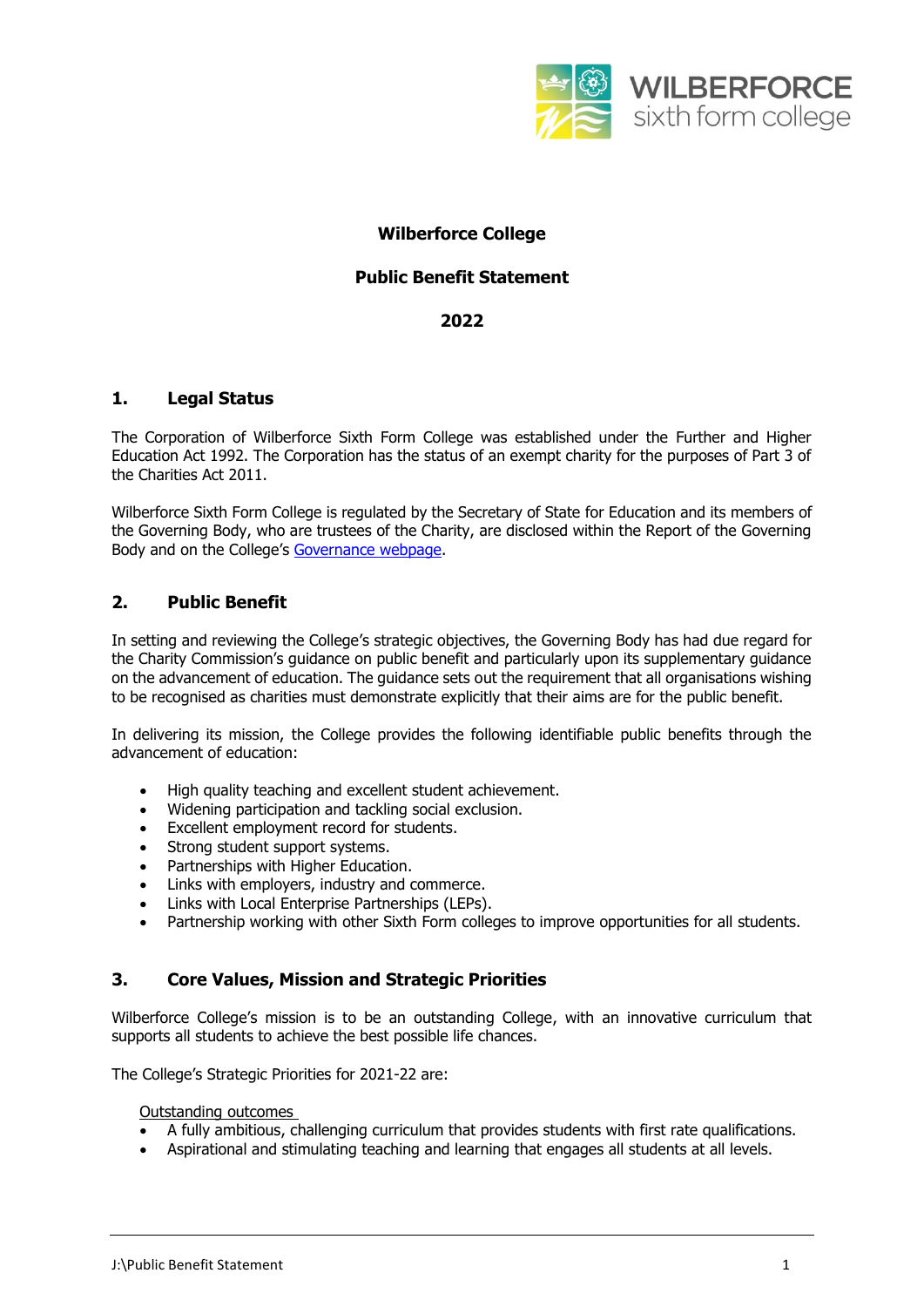- Stretch and challenge of all groups of students to ensure that all reach their potential, and there are no significant gaps.
- A student support framework that proactively removes barriers to learning.

#### Outstanding progression

- A curriculum that is aligned to local and national priorities that enables all students to progress to their chosen destinations.
- Students are equipped with the skills, knowledge and behaviours needed to progress in education and employment – including proficiency in English and Mathematics.
- Students are educated and supported to make decisions that ensures their long-term health and well-being.

#### Outstanding experience

- Students have access to a wide, rich set of experiences through the curriculum, tutorial and the upskilling programme.
- High expectations of behaviours and attitudes ensure all students develop a strong work ethic, resilience, and determination.
- Sustainable growth in student numbers that maintains a vibrant, interactive learning environment, in which students are highly challenged.
- A College environment with first class facilities, welcoming, accessible and a place enjoy being in.

The College continues to have a set of core values that underpin the work of the College. The College's Core Values are:

- We conduct ourselves with integrity and respect for all.
- We make students' experience central.
- We value individuals and promote self-esteem.
- We work as a team.
- We encourage innovation, creativity and enjoyment.
- We aim for excellence in everything we do.

# **4. Wilberforce College's Stakeholders**

Wilberforce College has many stakeholders, these include:

- Students, Parents and Staff.
- Local Authorities and Government Offices.
- The Humber LEP.
- Local employers and the local community.
- Other FE and HE institutions.
- Trade Unions.
- Professional bodies.
- Bondholders.
- Sixth Form Commissioner and Education Sector funding bodies.

### **5. Wilberforce College's Beneficiaries**

We believe that the strength of Wilberforce comes from its focus as a specialist Sixth Form College, delivering exclusively to 16-19 year olds. This means the courses offered, the staffing and resources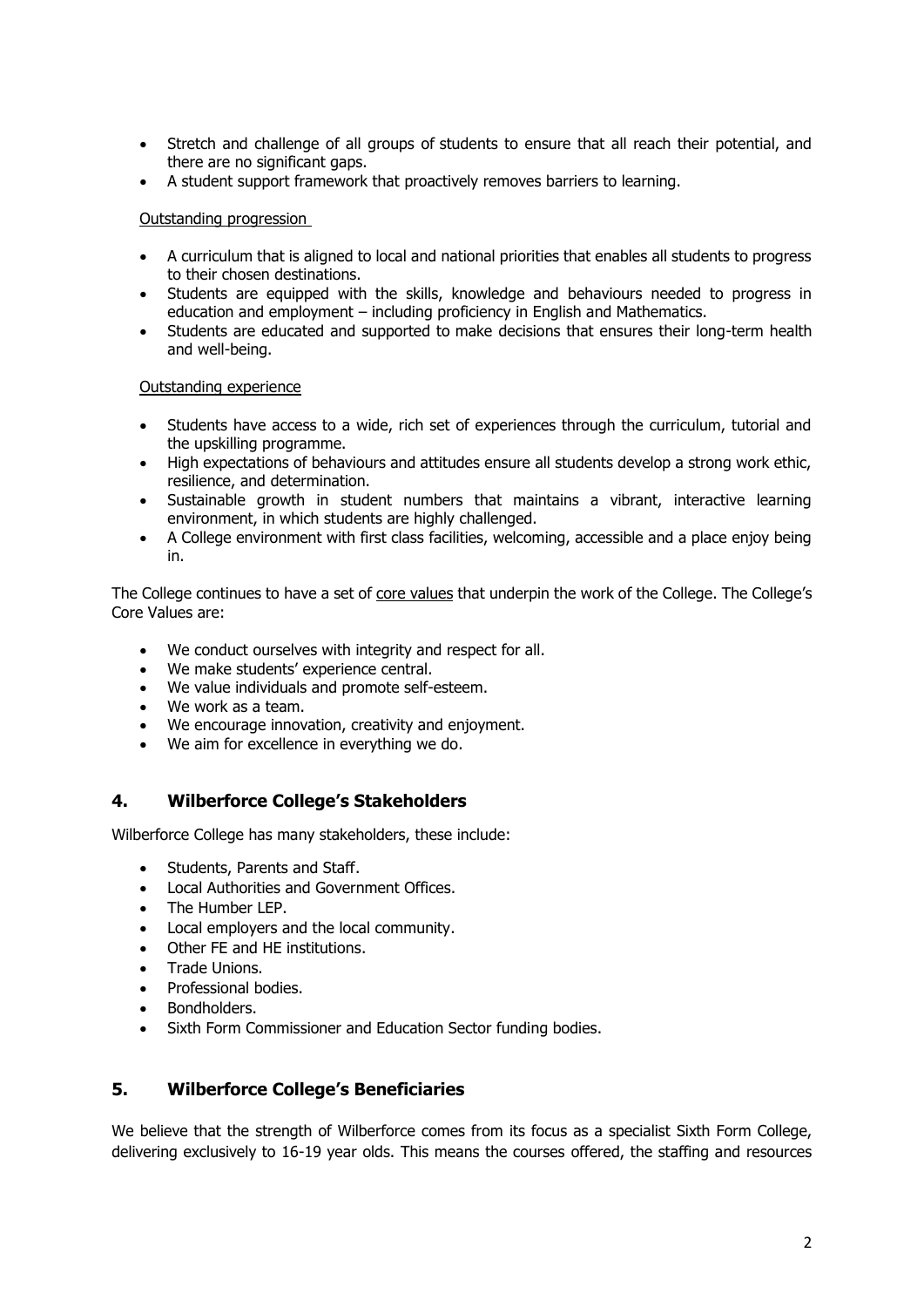are all targeted at helping young people achieve their full potential, in an environment designed especially for them.

Wilberforce provides a supportive learning environment, with student services, careers and teaching departments working in partnership. The College's strategy is to consolidate student numbers whilst remaining responsive to the demands of the community, Wilberforce is therefore proud to boast one of the highest retention and success rates in the UK. Wilberforce is committed to enabling all students achieve their full potential in a supportive and inclusive environment, and as such, the College demonstrates its commitment to Equality and Diversity through its Single Equality Scheme and associated annual report.

Since opening, Wilberforce has recognised that the needs of its beneficiaries and the wider community are not static. As such, the College has demonstrated innovation and agility in ensuring it continues to meet these changing needs, through innovative teaching strategies supporting high quality and relevant curriculums. In 2000, Wilberforce introduced its first vocational courses to its curriculum and with the continued success of the vocational curriculum, from September 2021 the College launched its first Tlevel programmes, focusing on Health.

#### **5.1 Students**

Wilberforce's key beneficiaries are the students. As such, the College is committed to ensuring that student experience is central to its core aims. Wilberforce measures its success in terms of student progression, retention, achievement, employability and satisfaction.

The College seeks to improve the qualifications, skills and employability of the students it engages with through our;

- High quality teaching and curriculum.
- Upskilling programme.
- Excellence Programme.
- Sports Academy.
- Enrichment activities.
- Pastoral Support.
- Careers Services.
- Academic Mentor and Tutorial Programme.

The College also works closely with the Students' Union to ensure students have opportunities for personal development, enrichment and volunteering with charities and local organisations during their time at Wilberforce.

#### **5.2 Further and Higher Education Institutions, Partners and Employers**

Further and Higher Education institutions and employers are also beneficiaries of Wilberforce through the advanced qualifications and skillset its alumni. Student destinations demonstrate the success in this measure, with alumni successfully moving into Higher Education, Apprenticeships and employment.

Wilberforce also measures its success in delivering the qualifications and skills sought by Higher Education institutions and employers through our broad, active partnerships with local and national organisations and employers, as well as with Further and Higher Education providers, including the Universities of Hull, Lincoln, Coventry (Scarborough Campus), York and Leeds Trinity.

Wilberforce is member of the Advance Colleges Trust (ACT), a partnership between three independent, incorporated Sixth Form colleges: Franklin, John Leggott and Wilberforce. The ACT is based on firm history of collaboration and partnership working, and has already made significant strides in raising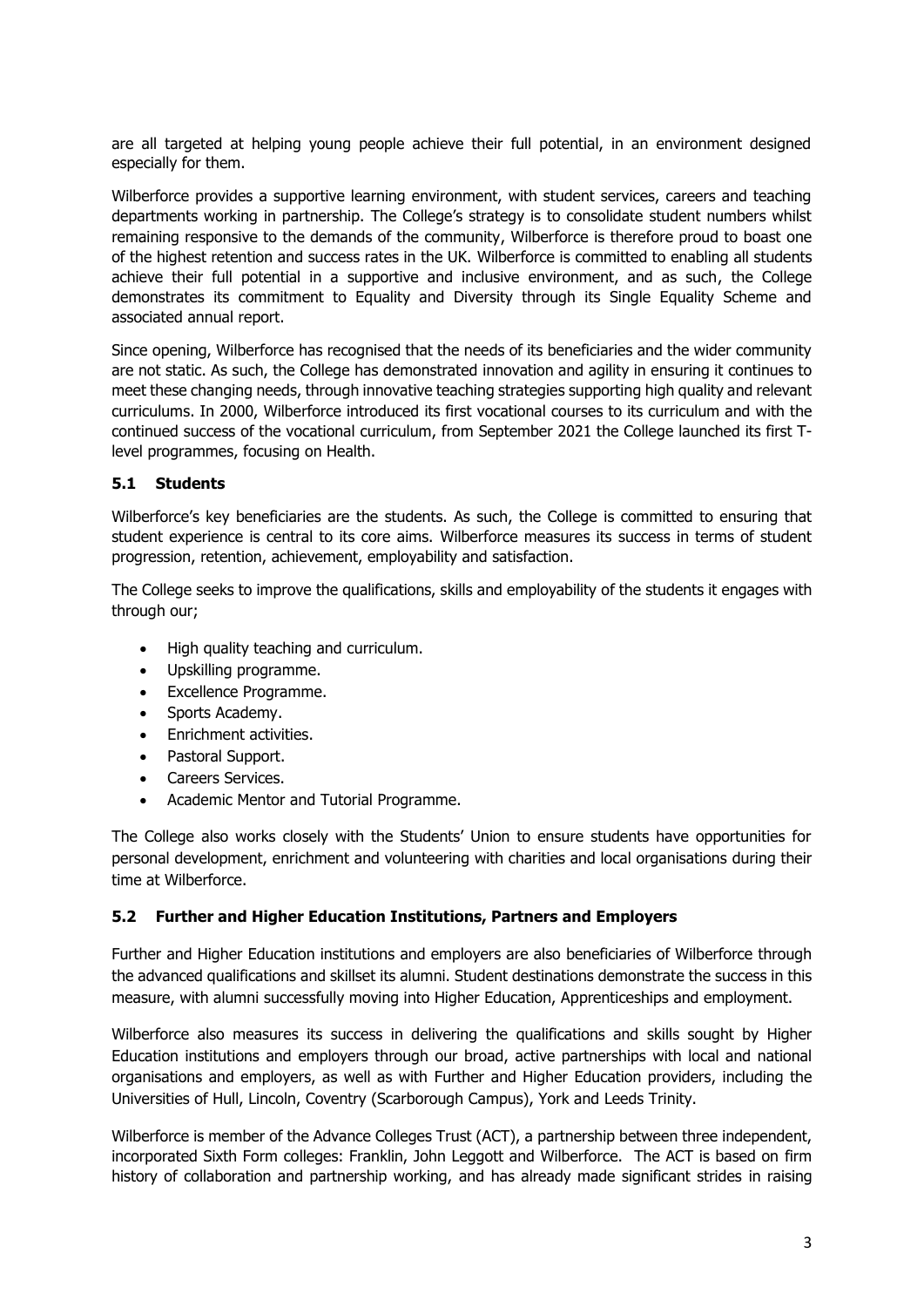standards in teaching and learning. As such, Wilberforce continues to provide benefit to the partner colleges of the ACT through its active membership, coordination and collaboration.

In 2021, Wilberforce College lead the ACT College Collaboration Fund (CCF) bid and was successful in securing substantial funds to complete its project focusing on increasing attainment level, progression to level 3 and beyond, student engagement, and to enhance the blended learning experience of students.

As part of the ACT, Wilberforce has also jointly launched the '**ACT 360'** programme in 2021/22, funded through the Skills Accelerator Project, 'ACT 360' offers 360-degree support for students and young entrepreneurs, developing an innovative, new immersive learning space in 2022. The space will be used not only by students, but also young entrepreneurs aged 18-25 developing green energy ideas.

In conjunction with the eleven other providers who form the **TEC Partnership**, Wilberforce was successful in its bid to join the Skills Accelerator Programme and won a Skills Development Fund in 2021. The investment will provide the College with funds to respond to local priorities for skills and innovation focusing on future industries and green energy, and expanding career opportunities for students into the Green Port Hull and Logistics.

### **5.3 The Local and Wider Community**

The College also benefits the local and wider community, not only as an employer for approximately 155 staff and volunteers, but also by upskilling and raising the educational aspirations of the youngpeople in the region. As such, the College reduces dependency on public services and helps to address the regional issues of social deprivation and poverty.

In 2018, the College became one of only 21 post-16 institutions in England to establish a **Maths Centre for Excellence**, tasked with improving the quality of GCSE maths provision for young people in the region. Wilberforce College is one of only three colleges named as Maths Centre for Excellence in Yorkshire and the Humber.

Named as an **EdTech Demonstrator College** in 2020, Wilberforce has become a national leader in digital learning, providing professional development and support to schools and colleges locally and nationally. Following its success in this field, Wilberforce was the first college in the UK to be awarded **Microsoft Showcase College** status in 2021. In leading the way in online and remote learning for schools and colleges, Wilberforce has worked with education providers locally, nationally and internationally, in implementing a transformative digital platforms.

Wilberforce College also works in close partnership with the fellow members of the Advance College Trust (ACT), who work in collaboration to provide strategic leadership within Education across the region. Wilberforce genuinely values being part of the local and wider community, and this passion to service the community is felt throughout the College, from the Board of Governors to the teachers, and support staff. The College is proud to support the local community through staff and student involvement with community work, charities and organisations. As well as by providing low-cost facilities to community groups for events and activities, offering accessible and affordable community theatre, and health and beauty treatments in our hair and beauty salons.

### **6. How we Measure and Monitor our Progress**

- The College's most recent Ofsted Inspection report can be found [HERE](https://reports.ofsted.gov.uk/provider/40/130580)
- The College's Annual Report and Financial Statements.